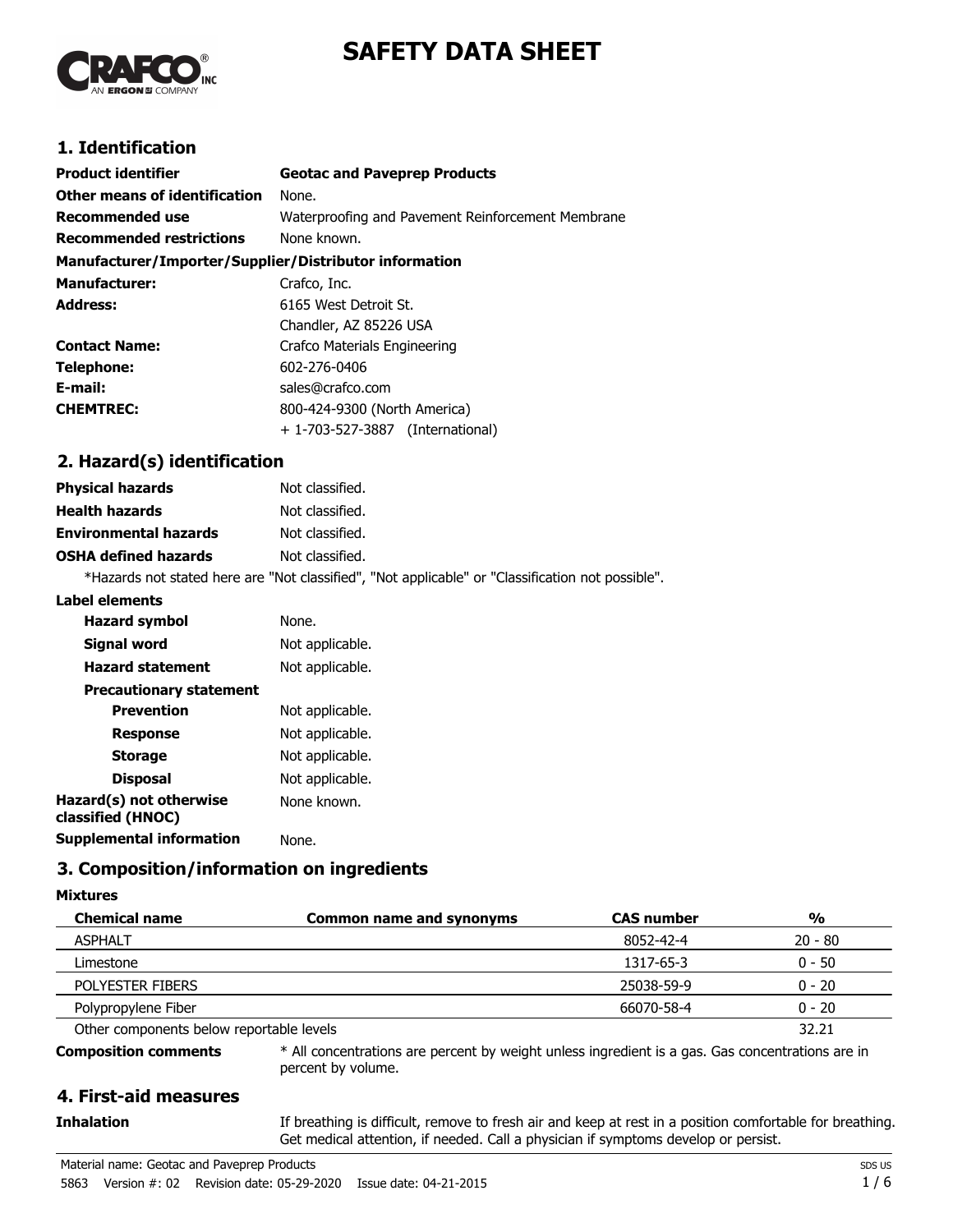| <b>Skin contact</b>                                                                 | In case of contact, immediately flush skin with plenty of water for at least 15 minutes while<br>removing contaminated clothing and shoes. Thoroughly wash (or discard) clothing and shoes<br>before reuse.                                                                                                                    |
|-------------------------------------------------------------------------------------|--------------------------------------------------------------------------------------------------------------------------------------------------------------------------------------------------------------------------------------------------------------------------------------------------------------------------------|
| Eye contact                                                                         | Immediately flush eyes with plenty of water for at least 15 minutes. If a contact lens is present, DO<br>NOT delay irrigation or attempt to remove the lens. Get medical attention if irritation develops and<br>persists.                                                                                                     |
| <b>Ingestion</b>                                                                    | Rinse mouth. Do not induce vomiting. Do not use mouth-to-mouth method if victim ingested the<br>substance. Call a POISON CENTER or doctor/physician if you feel unwell.                                                                                                                                                        |
| <b>Most important</b><br>symptoms/effects, acute and<br>delayed                     | Not available.                                                                                                                                                                                                                                                                                                                 |
| <b>Indication of immediate</b><br>medical attention and special<br>treatment needed | In case of ingestion, the decision of whether or not to induce vomiting should be made by the<br>attending physician. Certain pre-existing conditions may make workers particularly susceptible to<br>the effects of this chemical: asthma, allergies, impaired pulmonary function.                                            |
| <b>General information</b>                                                          | If you feel unwell, seek medical advice (show the label where possible). Ensure that medical<br>personnel are aware of the material(s) involved, and take precautions to protect themselves. Show<br>this safety data sheet to the doctor in attendance. Discard any shoes or clothing items that cannot<br>be decontaminated. |
| 5. Fire-fighting measures                                                           |                                                                                                                                                                                                                                                                                                                                |
| Suitable extinguishing media                                                        | Water fog. Foam. Dry chemical powder. Carbon dioxide (CO2). Addition of water or foam to the fire<br>may cause frothing.                                                                                                                                                                                                       |
| <b>Unsuitable extinguishing</b><br>media                                            | Do not use a solid water stream as it may scatter and spread fire.                                                                                                                                                                                                                                                             |
| <b>Specific hazards arising from</b><br>the chemical                                | Fire may produce irritating, corrosive and/or toxic gases. Development of hazardous combustion<br>gases or vapours possible in the event of a fire. The following may develop: Acrolein.                                                                                                                                       |

Firefighters must use standard protective equipment including flame retardant coat, helmet with face shield, gloves, rubber boots, and in enclosed spaces, SCBA. Firefighters should wear full protective clothing including self contained breathing apparatus. Structural firefighters protective clothing will only provide limited protection. **Special protective equipment and precautions for firefighters**

In case of fire and/or explosion do not breathe fumes. Firefighters must use standard protective equipment including flame retardant coat, helmet with face shield, gloves, rubber boots, and in enclosed spaces, SCBA. ALWAYS stay away from tanks engulfed in flame. Fight fire from maximum distance or use unmanned hose holders or monitor nozzles. In the event of fire, cool tanks with water spray. By fire, toxic gases may be formed (COx, NOx). Keep run-off water out of sewers and water sources. Dike for water control. **Fire fighting equipment/instructions**

In the event of fire and/or explosion do not breathe fumes. In the event of fire, cool tanks with water spray. Use water spray to cool unopened containers. **Specific methods**

### **6. Accidental release measures**

| <b>Personal precautions,</b><br>protective equipment and<br>emergency procedures | Wear necessary protective equipment.   |
|----------------------------------------------------------------------------------|----------------------------------------|
| <b>Methods and materials for</b><br>containment and cleaning up                  | Shovel into a dry metal container.     |
| <b>Environmental precautions</b>                                                 | Not relevant because of the packaging. |

# **7. Handling and storage**

The product is non-combustible. If heated, irritating vapors may be formed. Do not use in areas without adequate ventilation. Wash hands thoroughly after handling. Wash hands after handling. Observe good industrial hygiene practices. **Precautions for safe handling** Prevent electrostatic charge build-up by using common bonding and grounding techniques. Store in a well-ventilated place. Keep the container tightly closed and dry. Store in a closed container away from incompatible materials. Keep out of the reach of children. **Conditions for safe storage, including any incompatibilities**

# **8. Exposure controls/personal protection**

#### **Occupational exposure limits**

| <b>US. ACGIH Threshold Limit Values</b> |            |                    |                 |
|-----------------------------------------|------------|--------------------|-----------------|
| <b>Components</b>                       | Type       | Value              | Form            |
| ASPHALT (CAS 8052-42-4)                 | <b>TWA</b> | $0.5 \text{ mg/m}$ | Inhalable fume. |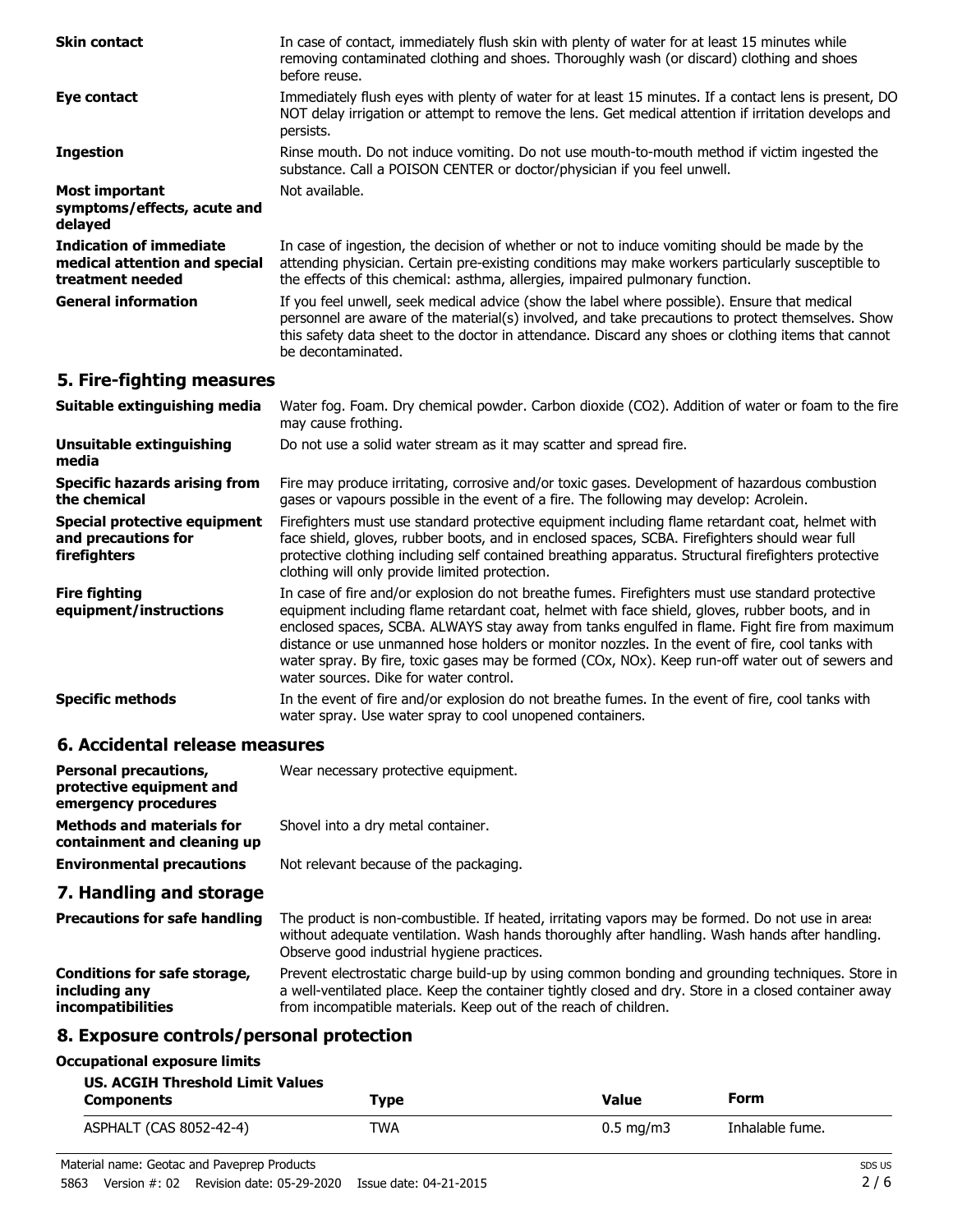| US, NIOSH: Pocket Guide to Chemical Hazards<br><b>Components</b> | <b>Type</b>                                                                                                                                                                         | <b>Value</b> | Form  |
|------------------------------------------------------------------|-------------------------------------------------------------------------------------------------------------------------------------------------------------------------------------|--------------|-------|
| ASPHALT (CAS 8052-42-4)                                          | Ceiling                                                                                                                                                                             | 5 mg/m $3$   | Fume. |
| <b>Biological limit values</b>                                   | No biological exposure limits noted for the ingredient(s).                                                                                                                          |              |       |
| <b>Appropriate engineering</b><br>controls                       | Provide adequate ventilation, including appropriate local extraction, to ensure that the defined<br>occupational exposure limit is not exceeded.                                    |              |       |
|                                                                  | Individual protection measures, such as personal protective equipment                                                                                                               |              |       |
| <b>Eye/face protection</b>                                       | If contact is likely, safety glasses with side shields are recommended.                                                                                                             |              |       |
| <b>Skin protection</b><br><b>Hand protection</b>                 | Chemical resistant gloves are recommended. If contact with forearms is likely wear gauntlet style<br>gloves.                                                                        |              |       |
| <b>Other</b>                                                     | Use impervious gloves.                                                                                                                                                              |              |       |
| <b>Respiratory protection</b>                                    | When workers are facing concentrations above the exposure limit they must use appropriate<br>certified respirators.                                                                 |              |       |
| <b>Thermal hazards</b>                                           | Not available.                                                                                                                                                                      |              |       |
| <b>General hygiene</b><br>considerations                         | When using do not smoke. Avoid contact with eyes. Avoid contact with skin. Keep away from food<br>and drink. Handle in accordance with good industrial hygiene and safety practice. |              |       |
| 9. Physical and chemical properties                              |                                                                                                                                                                                     |              |       |
| <b>Appearance</b>                                                | Solid. Sheets.                                                                                                                                                                      |              |       |
| <b>Physical state</b>                                            | Solid.                                                                                                                                                                              |              |       |
| <b>Form</b>                                                      | Solid.                                                                                                                                                                              |              |       |
| Color                                                            | Varies                                                                                                                                                                              |              |       |
| Odor                                                             | Product is a black, semi-solid with a burnt tar odor.                                                                                                                               |              |       |
| <b>Odor threshold</b>                                            | Not available.                                                                                                                                                                      |              |       |
| pH                                                               | Not available.                                                                                                                                                                      |              |       |
| <b>Melting point/freezing point</b>                              | 150 - 250 °F (65.56 - 121.11 °C) ASTM D36 Softening Point                                                                                                                           |              |       |
| <b>Initial boiling point and</b><br>boiling range                | $> 800$ °F ( $> 426.67$ °C)                                                                                                                                                         |              |       |
| <b>Flash point</b>                                               | > 400.0 °F (> 204.4 °C)                                                                                                                                                             |              |       |
| <b>Evaporation rate</b>                                          | Not available.                                                                                                                                                                      |              |       |
| <b>Flammability (solid, gas)</b>                                 | Not available.                                                                                                                                                                      |              |       |
| Upper/lower flammability or explosive limits                     |                                                                                                                                                                                     |              |       |
| Flammability limit - lower Not available.<br>(%)                 |                                                                                                                                                                                     |              |       |
| <b>Flammability limit -</b><br>upper $(% )$                      | Not available.                                                                                                                                                                      |              |       |
| <b>Explosive limit - lower</b><br>(%)                            | Not available.                                                                                                                                                                      |              |       |
| <b>Explosive limit - upper</b><br>(9/6)                          | Not available.                                                                                                                                                                      |              |       |
| Vapor pressure                                                   | Not available.                                                                                                                                                                      |              |       |
| <b>Vapor density</b>                                             | Not available.                                                                                                                                                                      |              |       |
| <b>Relative density</b>                                          | Not available.                                                                                                                                                                      |              |       |
| Solubility(ies)                                                  |                                                                                                                                                                                     |              |       |
| <b>Solubility (water)</b>                                        | Not available.                                                                                                                                                                      |              |       |
| <b>Partition coefficient</b><br>(n-octanol/water)                | Not available.                                                                                                                                                                      |              |       |
| <b>Auto-ignition temperature</b>                                 | $>$ 700 °F ( $>$ 371.11 °C)                                                                                                                                                         |              |       |
| <b>Decomposition temperature</b>                                 | Not available.                                                                                                                                                                      |              |       |
| <b>Viscosity</b>                                                 | Not available.                                                                                                                                                                      |              |       |

**Other information**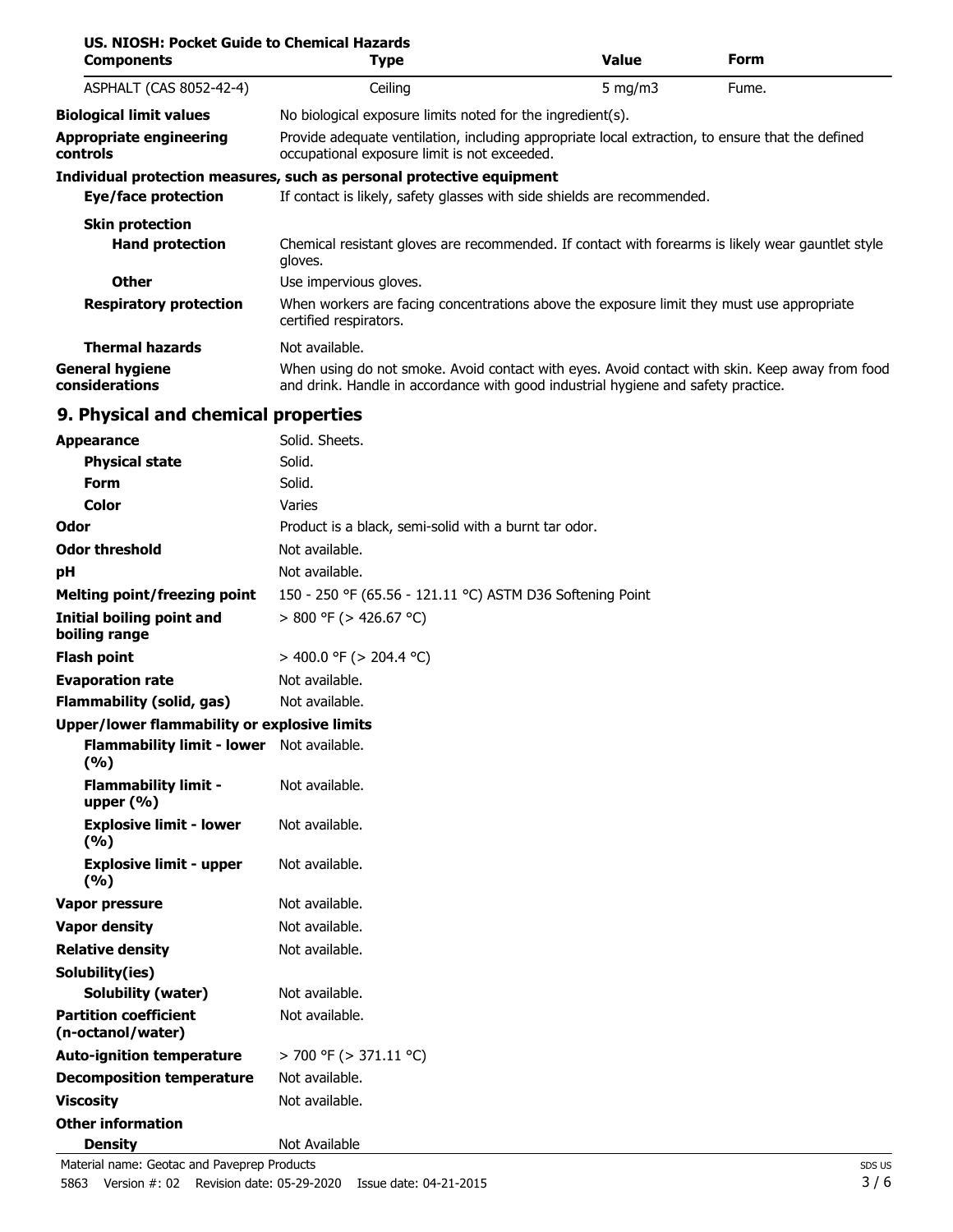| <b>Percent volatile</b> | $0\%$         |
|-------------------------|---------------|
| <b>Specific gravity</b> | $1.00 - 1.90$ |

# **10. Stability and reactivity**

| <b>Reactivity</b>                            | Not available.                                                                                                                               |
|----------------------------------------------|----------------------------------------------------------------------------------------------------------------------------------------------|
| <b>Chemical stability</b>                    | Material is stable under normal conditions.                                                                                                  |
| <b>Possibility of hazardous</b><br>reactions | Hazardous polymerization does not occur.                                                                                                     |
| <b>Conditions to avoid</b>                   | Strong oxidizing agents.                                                                                                                     |
| <b>Incompatible materials</b>                | Incompatible with oxidizing agents.                                                                                                          |
| <b>Hazardous decomposition</b><br>products   | Upon decomposition, product emits acrid dense smoke with carbon dioxide, carbon monoxide, trace<br>oxides of nitrogen and sulfur, and water. |

# **11. Toxicological information**

# **Information on likely routes of exposure**

| <b>Inhalation</b>                                                                  | May cause irritation to the respiratory system.                                                                        |
|------------------------------------------------------------------------------------|------------------------------------------------------------------------------------------------------------------------|
| <b>Skin contact</b>                                                                | Irritating to skin.                                                                                                    |
| Eye contact                                                                        | Causes eye irritation. Molten material will produce thermal burns.                                                     |
| <b>Ingestion</b>                                                                   | May cause discomfort if swallowed. However, ingestion is not likely to be a primary route of<br>occupational exposure. |
| Symptoms related to the<br>physical, chemical and<br>toxicological characteristics | Not available.                                                                                                         |
| <b>Information on toxicological effects</b>                                        |                                                                                                                        |
| <b>Acute toxicity</b>                                                              | Not available.                                                                                                         |
| <b>Skin corrosion/irritation</b>                                                   | Defats the skin. Causes irritation.                                                                                    |
| Serious eye damage/eye<br>irritation                                               | Irritating to eyes.                                                                                                    |
| <b>Respiratory or skin sensitization</b>                                           |                                                                                                                        |
| <b>Respiratory sensitization</b>                                                   | Not available.                                                                                                         |
| <b>Skin sensitization</b>                                                          | Irritating to skin.                                                                                                    |
| <b>Germ cell mutagenicity</b>                                                      | No data available to indicate product or any components present at greater than 0.1% are<br>mutagenic or genotoxic.    |
| Carcinogenicity                                                                    | This product is not considered to be a carcinogen by IARC, ACGIH, NTP, or OSHA.                                        |
|                                                                                    | <b>IARC Monographs. Overall Evaluation of Carcinogenicity</b>                                                          |
| Not listed.                                                                        |                                                                                                                        |
|                                                                                    | OSHA Specifically Regulated Substances (29 CFR 1910.1001-1052)                                                         |
| Not regulated.                                                                     | US. National Toxicology Program (NTP) Report on Carcinogens                                                            |
| Not listed.                                                                        |                                                                                                                        |
| <b>Reproductive toxicity</b>                                                       | Contains no ingredient listed as toxic to reproduction                                                                 |
| <b>Specific target organ toxicity</b><br>- single exposure                         | Not available.                                                                                                         |
| <b>Specific target organ toxicity</b><br>- repeated exposure                       | Not available.                                                                                                         |
| <b>Aspiration hazard</b>                                                           | Not available.                                                                                                         |
| <b>Chronic effects</b>                                                             | Prolonged inhalation may be harmful. May cause eczema-like skin disorders (dermatitis)                                 |
| 12. Ecological information                                                         |                                                                                                                        |
| <b>Ecotoxicity</b>                                                                 | This product has no known eco-toxicological effects. Not expected to be harmful to aquation<br>organisms.              |
| <b>Persistence and degradability</b>                                               | Not available.                                                                                                         |

**Bioaccumulative potential** Not available. **Mobility in soil** Not available.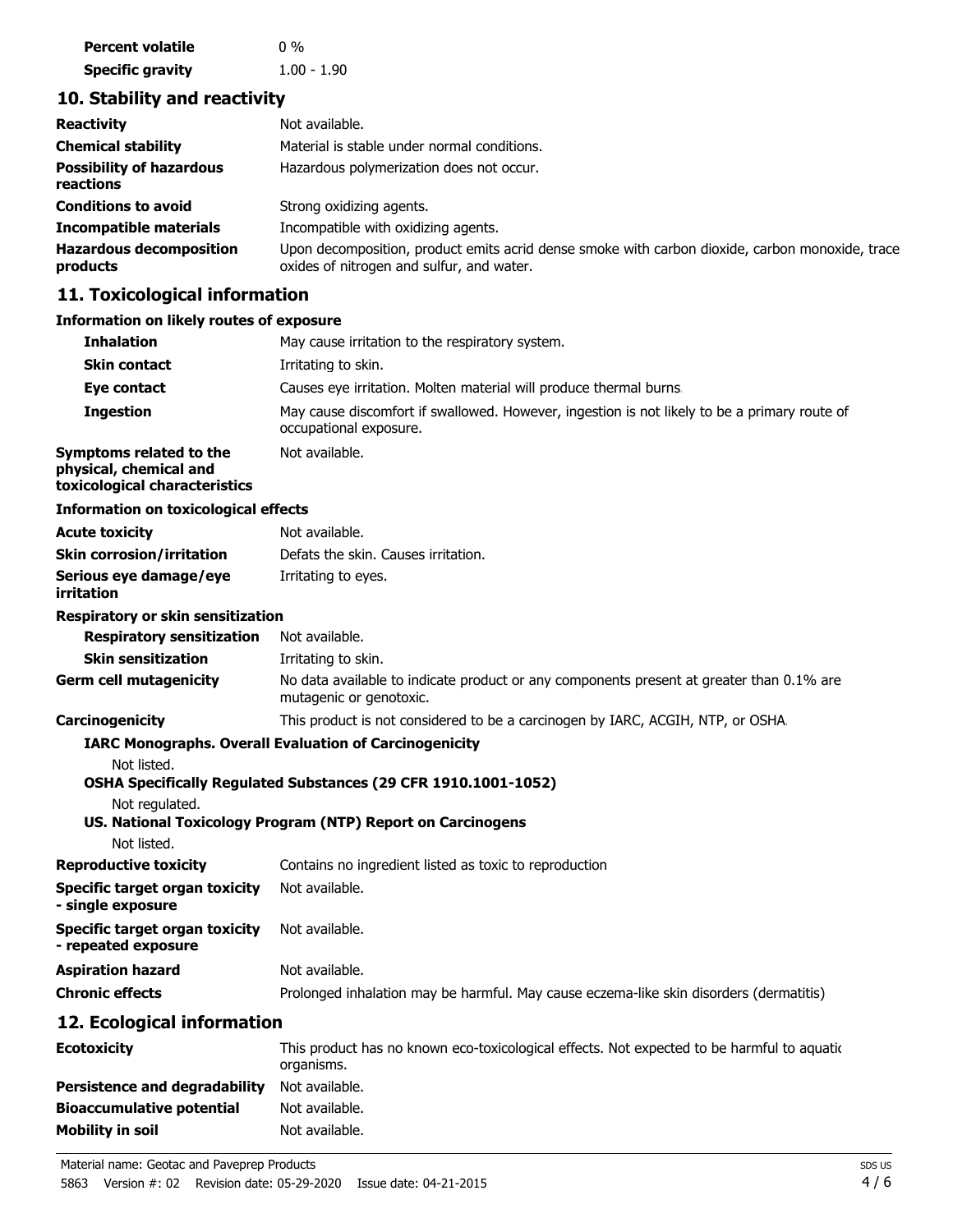**Other adverse effects** Not available.

## **13. Disposal considerations**

| <b>Disposal instructions</b>                    | Dispose of contents/container in accordance with local/regional/national/international regulations.<br>When this product as supplied is to be discarded as waste, it does not meet the definition of a<br>RCRA waste under 40 CFR 261. |
|-------------------------------------------------|----------------------------------------------------------------------------------------------------------------------------------------------------------------------------------------------------------------------------------------|
| Hazardous waste code                            | Not applicable.                                                                                                                                                                                                                        |
| <b>Waste from residues /</b><br>unused products | Dispose of in accordance with local regulations.                                                                                                                                                                                       |
| <b>Contaminated packaging</b>                   | Offer rinsed packaging material to local recycling facilities.                                                                                                                                                                         |

# **14. Transport information**

#### **DOT**

Not regulated as dangerous goods.

#### **IATA**

Not regulated as dangerous goods.

#### **IMDG**

Not regulated as dangerous goods.

**Transport in bulk according to** Not available. **Annex II of MARPOL 73/78 and the IBC Code**

**General information** Not regulated as dangerous goods.

# **15. Regulatory information**

**US federal regulations** All components are on the U.S. EPA TSCA Inventory List.

#### **TSCA Section 12(b) Export Notification (40 CFR 707, Subpt. D)**

Not regulated.

#### **CERCLA Hazardous Substance List (40 CFR 302.4)**

## Not listed.

#### **SARA 304 Emergency release notification**

Not regulated.

#### **OSHA Specifically Regulated Substances (29 CFR 1910.1001-1052)**

Not regulated.

#### **Superfund Amendments and Reauthorization Act of 1986 (SARA)**

#### **SARA 302 Extremely hazardous substance**

Not listed.

**SARA 311/312** No **Hazardous chemical**

**SARA 313 (TRI reporting)** Not regulated.

### **Other federal regulations**

**Clean Air Act (CAA) Section 112 Hazardous Air Pollutants (HAPs) List**

Not regulated.

# **Clean Air Act (CAA) Section 112(r) Accidental Release Prevention (40 CFR 68.130)**

Not regulated.

**Safe Drinking Water Act** Not regulated. **(SDWA)**

**US state regulations** WARNING: This product contains a chemical known to the State of California to cause cancer.

#### **International Inventories**

| Country(s) or region | <b>Inventory name</b>                                      | On inventory (yes/no)* |
|----------------------|------------------------------------------------------------|------------------------|
| Australia            | Australian Inventory of Chemical Substances (AICS)         | Yes                    |
| Canada               | Domestic Substances List (DSL)                             | Yes                    |
| Canada               | Non-Domestic Substances List (NDSL)                        | No                     |
| China                | Inventory of Existing Chemical Substances in China (IECSC) | Yes                    |